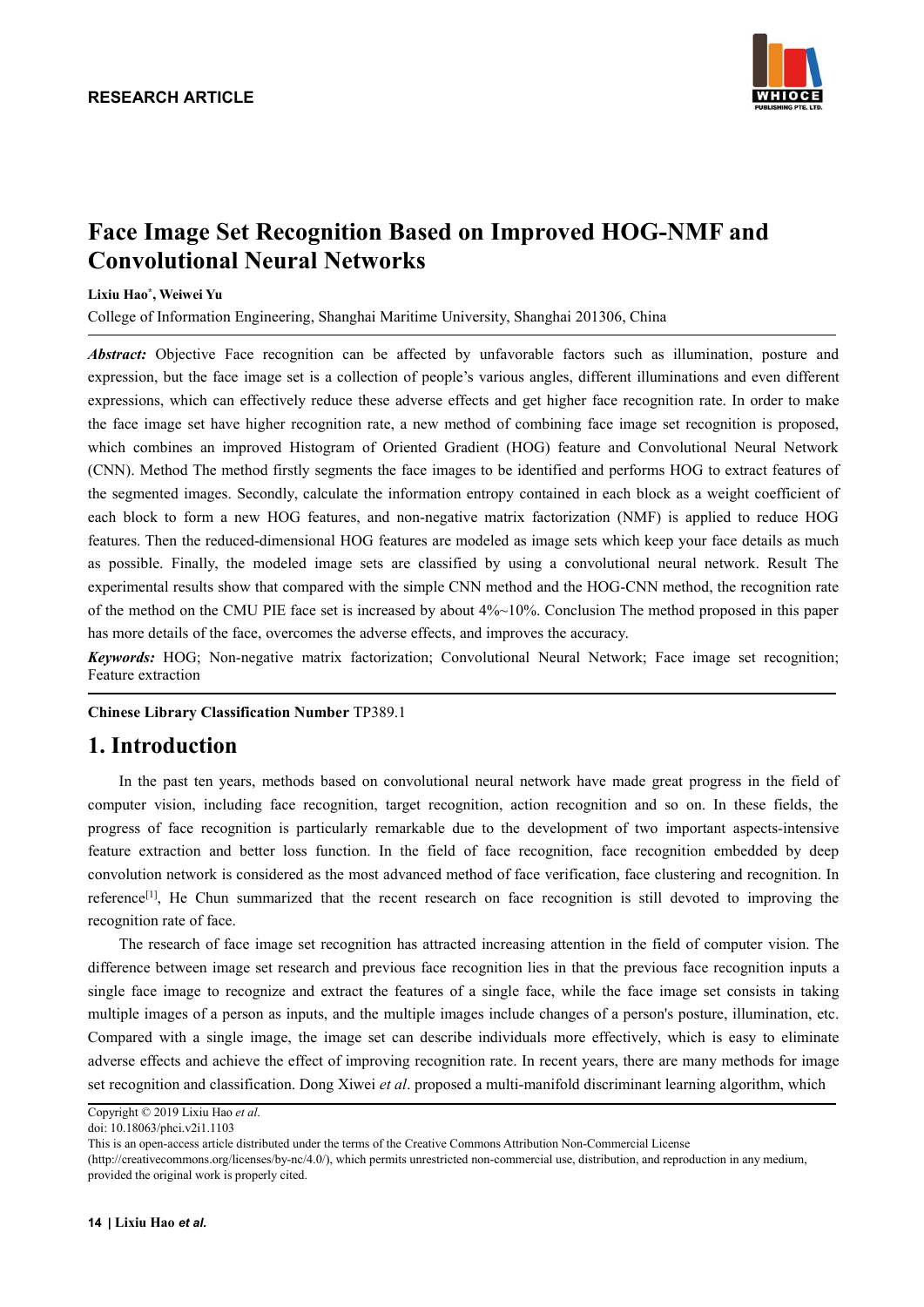can accurately predict the intra-class changes in test samples [2]. Zhang Wenkai *et al*. proposed a multi-feature map fusion generation countermeasure network (MFF-GAN) model to complete image set identification. The image features extracted through multi-feature fusion can represent image details and high-level semantic information<sup>[3]</sup>. Ren Zhenwen *et al*. proposed an image set classification algorithm (SRNPC) based on entropy self-weighting joint regularization nearest point, which makes everyone classify more accurately and has better robustness<sup>[4]</sup>. Histogram of Oriented Gradients (HOG) is a feature extraction algorithm proposed by French researcher Dalal at the 2005 CVPR conference. It is used in pedestrian detection in conjunction with SVM classifier [5]. Xie and Sujata *et al*. used LBP and HOG algorithm to recognize faces from different angles, showing good results in occlusion and pose changes [6-8]. Sun Yue *et al*. used the combination of HOG and NMF to detect fast pedestrians. The algorithm significantly reduced the feature dimension and significantly improved the detection rate of linear support vector machine with the same computational complexity [9]. Lin Kezheng *et al*. proposed an information entropy weighted HOG feature extraction algorithm to avoid adverse effects such as illumination, which was also proved that the method has improved face recognition<sup>[10]</sup>. In the related research of image sets, feature extraction is rarely taken as an important step in face image set recognition. Feature extraction is very important in both individual face recognition and image set recognition. In the feature extraction part, the influence of local information on recognition effect is considered, which is helpful to improve face image and recognition. In this paper, a recognition method based on the combination of improved HOG-NMF features and convolutional neural network is proposed. The convolutional neural network can learn the local facial features, and the method has good robustness to the changes of facial pose and illumination. Experimental results show that this method improves the face recognition rate to a certain extent.

## **2. Face Image Set Recognition**

Different from single face recognition, face image set does not provide a single image, but provides a setof images of the same object. Such an image set contains varied face images.

In the face recognition process of image sets, it is necessary to extract the features of each image. An image set represents an individual, then the features of an image setare composed of the features of all the images in its set and also represent the features of the individual. Information entropy weighted HOG feature extraction proposed by Lin Kezheng *et al*. can effectively avoid the adverse effects of illumination and posture, and is conducive to improving the overall recognition rate<sup>[10]</sup>. Modeling image sets is the focus of face recognition methods based on image sets, and it is also the key in recognition process. After face images set to be tested and the face image set in the database being both modeled, the modeled data is used as the input of the convolutional neural network, then the Softmax supervision function proposed by Wang Haibo *etal*. is used for category supervision, and finally the classifier is used for classification [11].

See **Figure** 1 for the general process of face recognition and **Figure** 2 for the process of face image set recognition: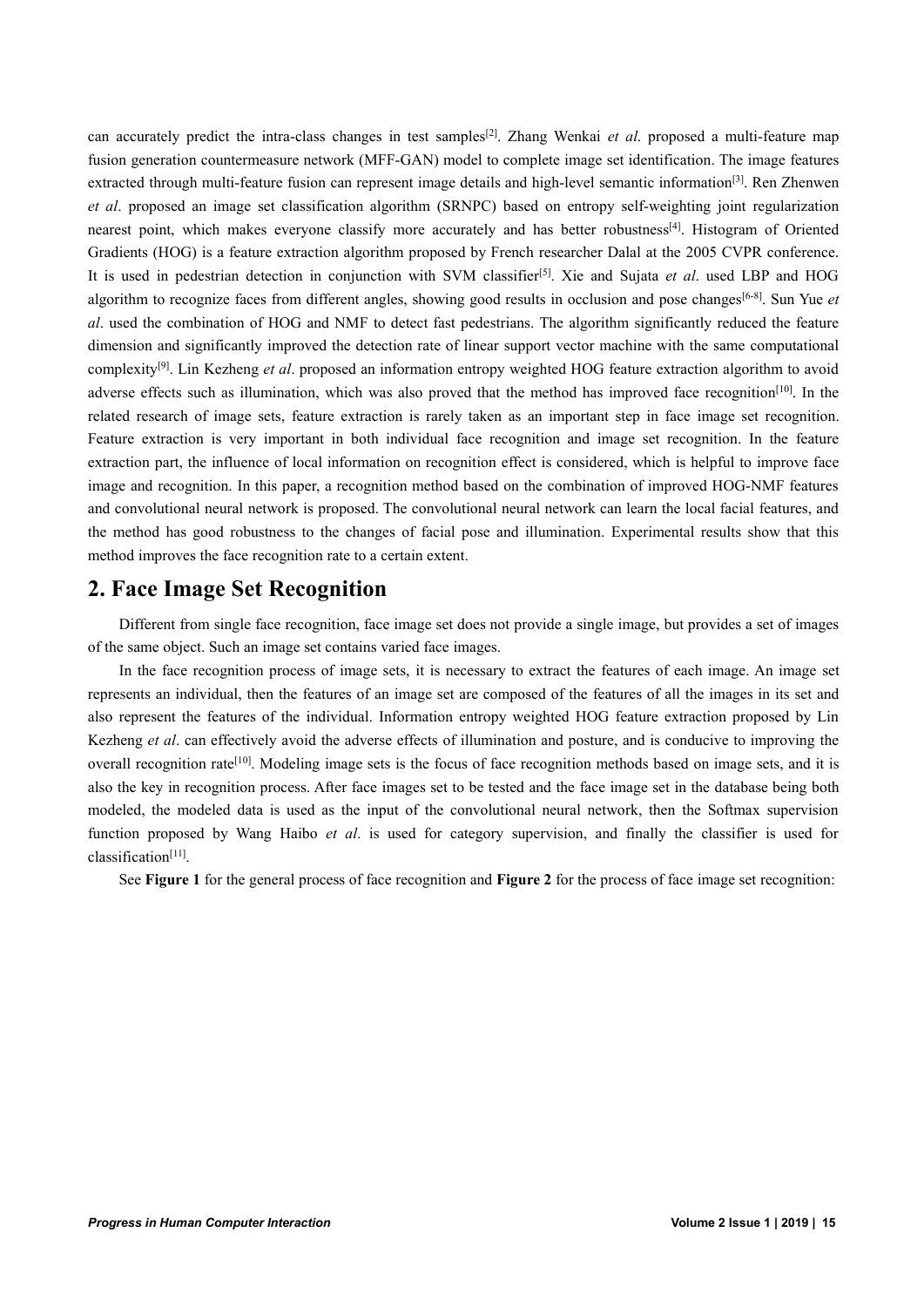

Figure 1. Basic process of face recognition **Figure 2.** The face image set recognition process used in this paper

### **3. Weighted HOG Feature Extraction**

Weighted HOG Feature Extraction: firstly, the face image to be recognized is divided into blocks, and the segmented image is subjected to HOG feature extraction. Then, the information entropy contained in each image is calculated as a weight coefficient and added to each block to form new HOG features. Finally, the features are reduced in dimension by NMF algorithm to obtain weighted HOG features. The algorithm steps are asfollows:

(1) The gray scale of the image is transformed.

(2) The input image is standardized (normalized) in color space by Gamma correction method. The aim is to adjust the contrast of the image, reduce the influence of shadow and illumination changes on the local part of the image, and reduce image noise at the same time. In the texture intensity of the image, local surface exposure contributes a large proportion, so this compression process can effectively reduce the influence of shadow and illumination changes on the image [12]. The compression formula is as follows:

$$
I(x, y) = I(x, y)^{\text{gamma}}
$$

 $G_x(x, y) = H(x+1, y) - H(x-1, y)$ 

(1)

Where  $I(x,y)$  represents the gray scale of pixel points  $(x,y)$  in the image, *gamma* represents the correction coefficient of *Gamma*, and generally *gamma* takes 2.2.

(3) Calculate the gradient (including size and direction) of each pixel of the image so as to capture contour information and further weaken the interference of illumination. The gradient of pixel points in the image is:

$$
G_x(x, y) = H(x, y+1) - H(x, y-1)
$$
\n(2)\n  
\n
$$
G_y(x, y) = H(x, y+1) - H(x, y-1)
$$
\n(3)

In the above formula,  $g_{\rm y}(x, y)$  and  $g_{\rm y}(x, y)$  respectively represent the horizontal gradient and vertical gradient at the pixel point  $(x, y)$  in the input image, then the gradient amplitude and gradient direction at the pixel point  $(x, y)$  are :  $G(x, y) = \sqrt{G_x(x, y)^2 + G_y(x, y)^2}$ (4)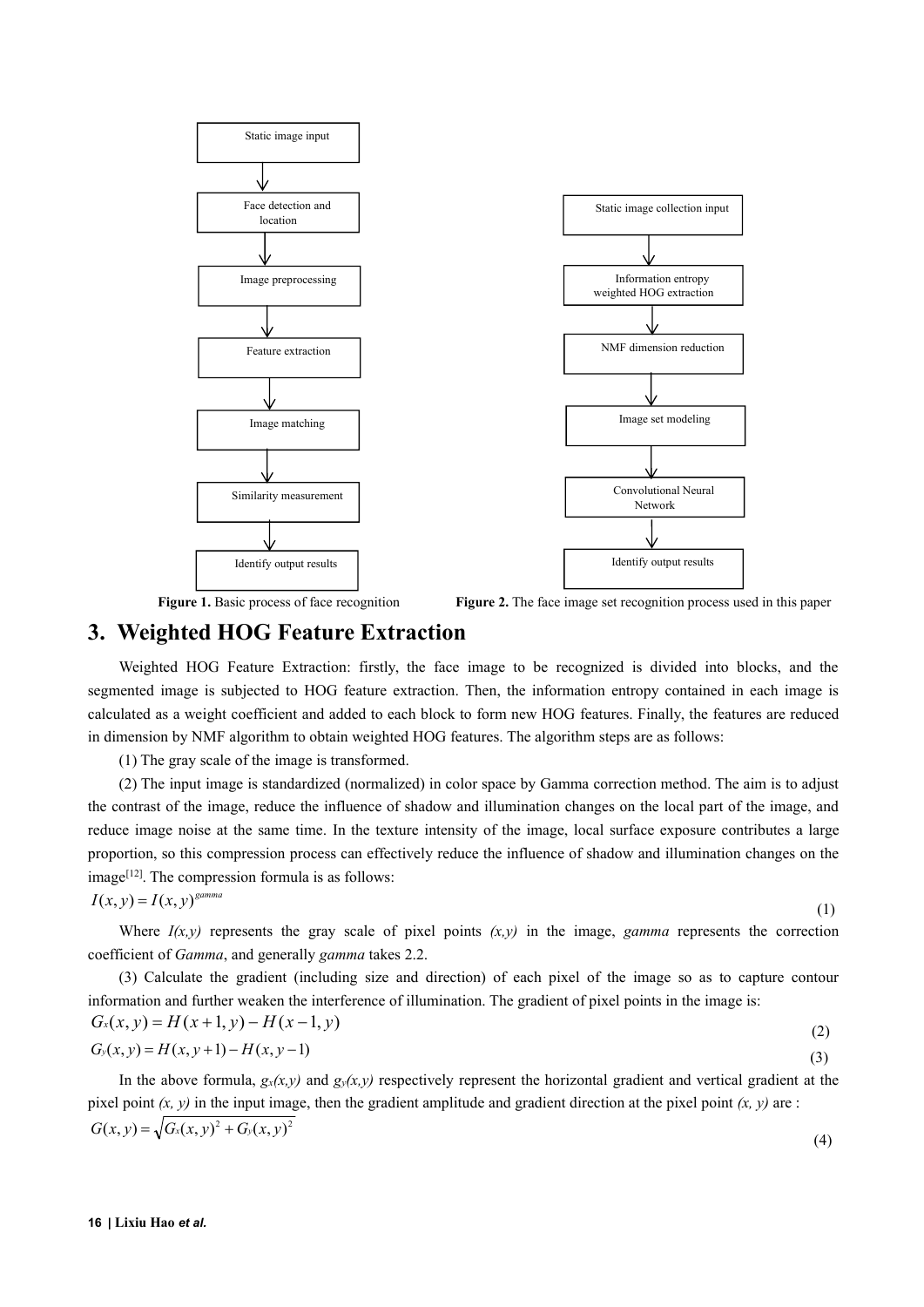$$
\alpha(x, y) = \tan^{-1}\left(\frac{G_y(x, y)}{G_x(x, y)}\right) \tag{5}
$$

(4) Divide the image into small cells (e.g. 3\*3 pixels /cell) to count the gradient histogram of each cell (the number of different gradients), and construct a gradient direction histogram descriptor for each cell.In this paper, the gradient direction of cell is divided into 9 direction blocks from 360 degrees.

(5) Each unit is formed into a block (e.g. 3\*3 cells/block), and HOG characteristics of the block are obtained by connecting the gradient direction histogram descriptor of all units in a block in series.

 $(6)$  Calculate the weight coefficient. When the face has different expressions, only a few key parts will change. Therefore, for each sub-block of the face image, different weight coefficients should be given. Let the image be divided into m sub-blocks, and the weight coefficient of the sub-block I is expressed as:

$$
E_i = -\sum_{k=0}^{n} P_i^k \lg P_i^k \tag{6}
$$

In the above formula, *n* represents the pixel gray level, i.e.  $n=255$ ,  $P_f^k$  represents the probability of occurrence of the *k*-th pixel point,  $lgP_f^k$  represents the amount of information contained in the *k*-th pixel point, and the greater the information entropy of the sub-block, the greater the weight given to it, and the weight coefficient of the *i*-th sub-block is:

$$
W_i = \frac{E_i}{\sum_{i=1}^m E_i} \tag{7}
$$

The weighted gradient direction histogram formula for the*i*-th sub-block is:  $D_i = W_i^*$  *descriptor i* (8)

In the above formula, *descriptor<sup>i</sup>* represents the HOG feature of the *i*-th sub-block, and *D<sup>i</sup>* represents the weighted HOG feature of the *i*-th sub-block.

The weighted HOG features *D<sup>i</sup>* of all block in the image are connected in series to form the HOG features of the image. The results of HOG feature extraction are shown in **Figure 3.** The HOG feature will be subjected to non-negative matrix dimensionality reduction (NMF) later.



**Figure 3.** Image set after HOG feature extraction ((top)Original image; (bottom)Result image)

## **4. Non-negative Matrix Factorization Algorithm (NMF)**

The non-negative matrix factorization (NMF) algorithm was originally a breakthrough of two scientists, D.D.Lee and H.S.Seung, in the study of non-negative matrices in mathematics (D.D.Lee *et al*., 2010). NMF matrix decomposition method decomposes the matrix into a matrix with only positive numbers, because negative numbers are meaningless in images. This decomposition method of matrix with only positive numbers is very meaningful for image recognition. The idea of non-negative matrix is to divide a matrix into two smaller matrices and multiply them. The matrix decomposition formula is as follows:

$$
V_{iu} \approx (WH)_{iu} = \sum_{a=1}^r W_{ia} H_{a\mu}
$$

(9)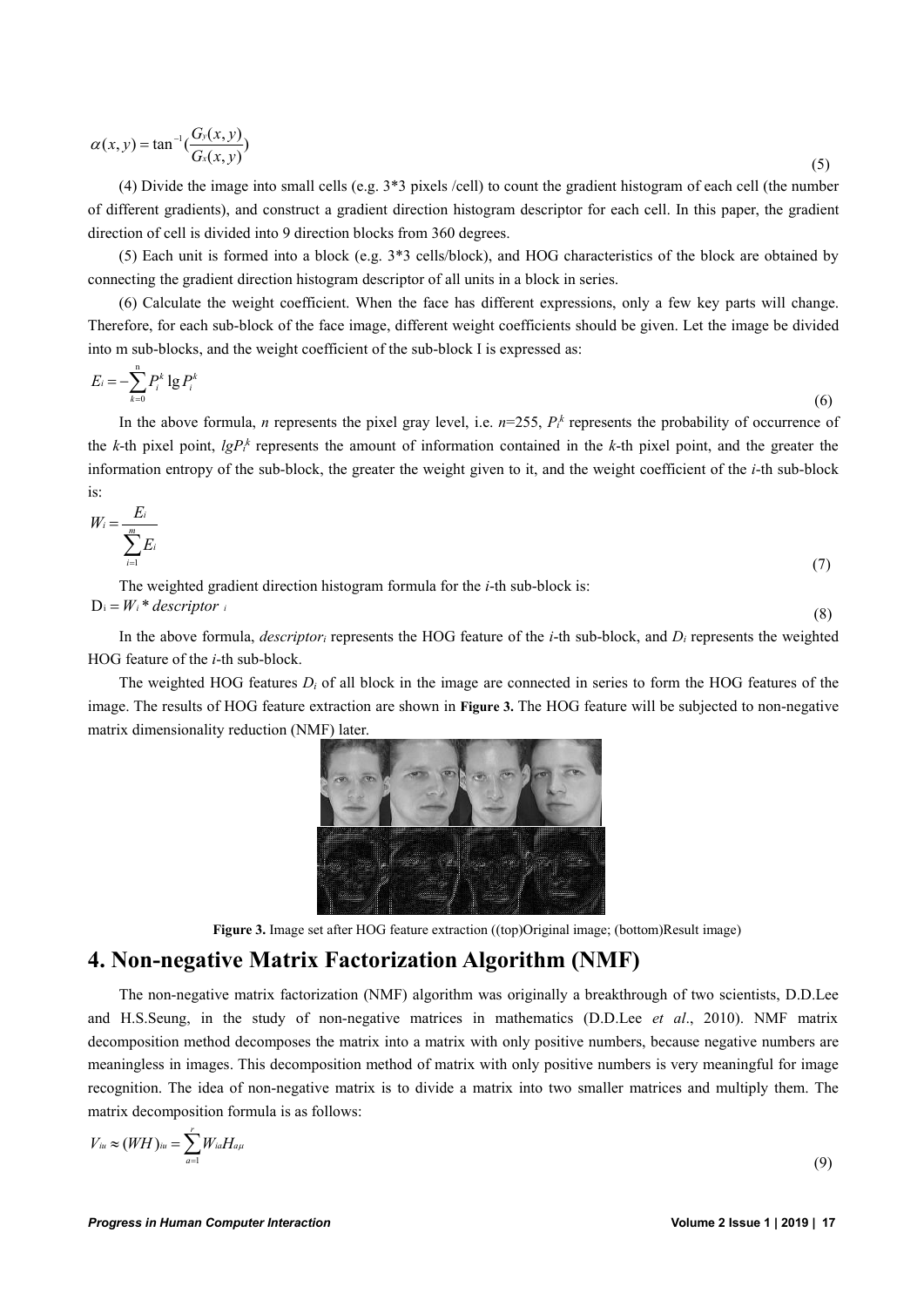$$
W_{ia} \leftarrow W_{ia} \sum_{\mu} \frac{V_{i\mu}}{(WH)_{i\mu}} H_{a\mu}
$$
  
\n
$$
W_{ia} \leftarrow \frac{W_{ia}}{W^{4}} \tag{10}
$$

$$
W_{ia} \leftarrow \frac{1}{\sum_{j} W_{ja}} \tag{11}
$$

$$
H_{a\mu} \leftarrow H_{a\mu} \sum W_{ia} \frac{V_{i\mu}}{(WH)_{i\mu}} \tag{12}
$$

In the formula, *i* and *u* represent the size of the original matrix, *a* represents the rank of the decomposed matrix, *r* is the rank of the original matrix, *V* is an approximation of the original matrix, and *W* and *H* are the two decomposed matrices. *W* and *H* are iterative algorithms, and the initial *W* and *H* are randomly selected.

An example of the operation results using this method is shown **Figure 4**:



**Figure 4.** Effect of NMF on image dimensionality reduction

The first picture on the left of **Figure 4** is the original picture, the second picture is the effect picture after 10 iterations, followed by the effect picture after 20,40 and 100 iterations. It can be seen from the effect picture that the more iterations the picture is clearer, and the effect picture after 100 iterations is even clearer than the original one.

### **5. Image Set Modeling**

An image setrepresents a target (person), and there are many images in the image set, which cover many changes of the person's face, such as posture, expression difference, light and shade, etc. Therefore, image set modeling needs to express these changes and describe the details. However, this paper is aimed at the recognition of image sets. Due to the influence of light, posture and expression on human face, the internal data of image sets no longer has linear features, which has an impact on analysis and recognition. In order to facilitate CNN recognition, this paper models the data set as an image set with linear features, that is, a person's image set is formed into an image set sample according to n images, common features are extracted from each image set sample, and then CNN is used for classification and recognition.

In this paper, in the process of image set modeling, it is assumed that a person's n pictures are modeled, and the arithmetic average value is calculated for each person's NMF dimension-reduced image pixel value, with the formula as follows:

$$
I(x, y) = \frac{\sum_{i=1}^{n} I_i(x, y)}{n}
$$
\n(13)

In the formula,  $I_i(x, y)$  represents the HOG eigenvalue of  $(x, y)$  of the *i*-th image of a person,  $I(x, y)$  represents the HOG eigenvalue at  $(x, y)$  of the image set after modeling of *n* images, and *n* represents the number of images in the image set. Define a person's image set,  $X = \{x_1, x_2, x_3, \dots, x_N\}$   $x_i \in \mathbb{R}^D$ ,  $\mathbb{R}^D$  is a D-dimensional vector space, N is the number of samples in the set. After modeling, the image set can be rewritten as  $X = \{x_{11}, x_{12}, x_{13}, \dots, x_{\lfloor N \rfloor}\}\;$ , the number of image sets in set *X* takes the value  $\left|\frac{N}{n}\right|$ . *x11* represents image set 1 after image set 1 is modeled. The linear modeling of the Define a person's image set,  $X = \{x_1, x_2, x_3, \dots, x_N\}$   $x_i \in R^D$ ,  $R^D$  is a D-dimensional vector space,  $N$  is the number of samples in the set. After modeling, the image set can be rewritten as  $X = \{x_{11}, x_{12}, x_{13}, \dots, x_{$  $X = \{x_{11}, x_{12}, x_{13}, \dots, x_{\left[\frac{N}{n}\right]} \}$ , the number of image  $\begin{bmatrix} 1 & 1 & 1 \\ 1 & 1 & 1 \end{bmatrix}$  represents impge set 1 at  $\left\lceil \frac{m}{n} \right\rceil$ . XII represents image set  $\lfloor N \rfloor$  x<sub>11</sub> represents image set *n* |  $\overline{\phantom{a}}$ *N*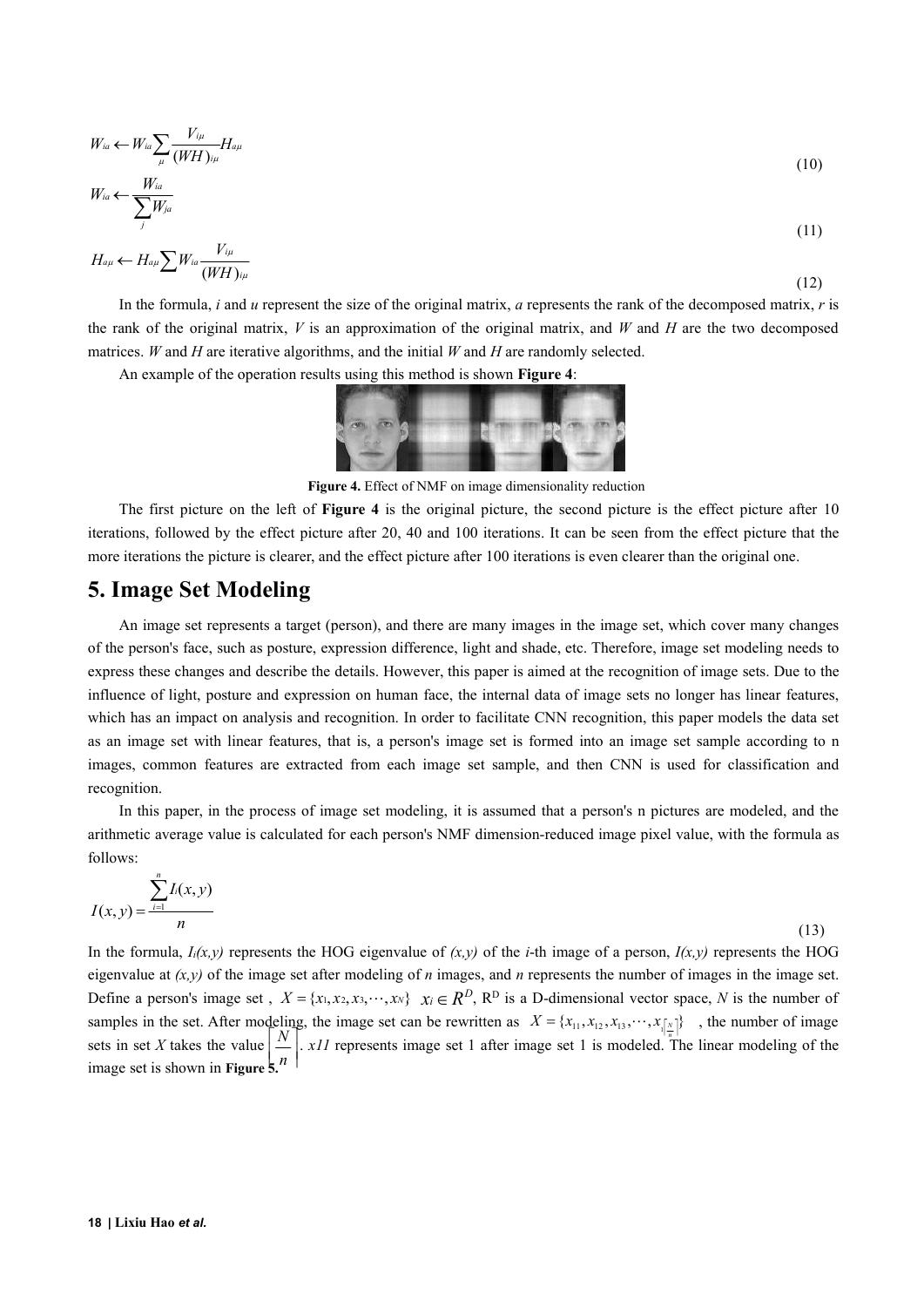

**Figure 5.** Image set modeling

## **6. Convolutional Neural Network**

In the traditional fully connected neural network, every neuron between every two adjacent layers is connected with edges. When the feature dimension of the input layer is very large, the parameters of full connection network training will increase, which will affect the calculation speed. For example, in a black and white 28×28 picture, there are 784 neurons in the input layer. If only one hidden layer is used in the middle, and the hidden  $\omega$  layer contains 15 neurons, there are  $784\times15=11760$  parameters. If  $28\times28$  RGB pictures are input, there are  $28\times28\times3=2352$  input neurons. It is easy to see that too many training parameters are easy to occur in the process of image processing using fully connected neural networks.

However, in the Convolutional Neural Network (CNN), neurons in the convolutional layer are only connected to some neuron nodes in the previous layer, not all connected, and some neurons in the same layer share weights  $\omega$  and offsets  $b$ , which will greatly reduce the number of training parameters. The structure of convolution neural network CNN generally includes input layer, convolution layer, excitation layer, pooling layer, fullconnection layer and output layer.<br>The structural design of convolution neural network in this paper is shown in **Figure 6**:



**Figure 6.** Convolutional neural network structure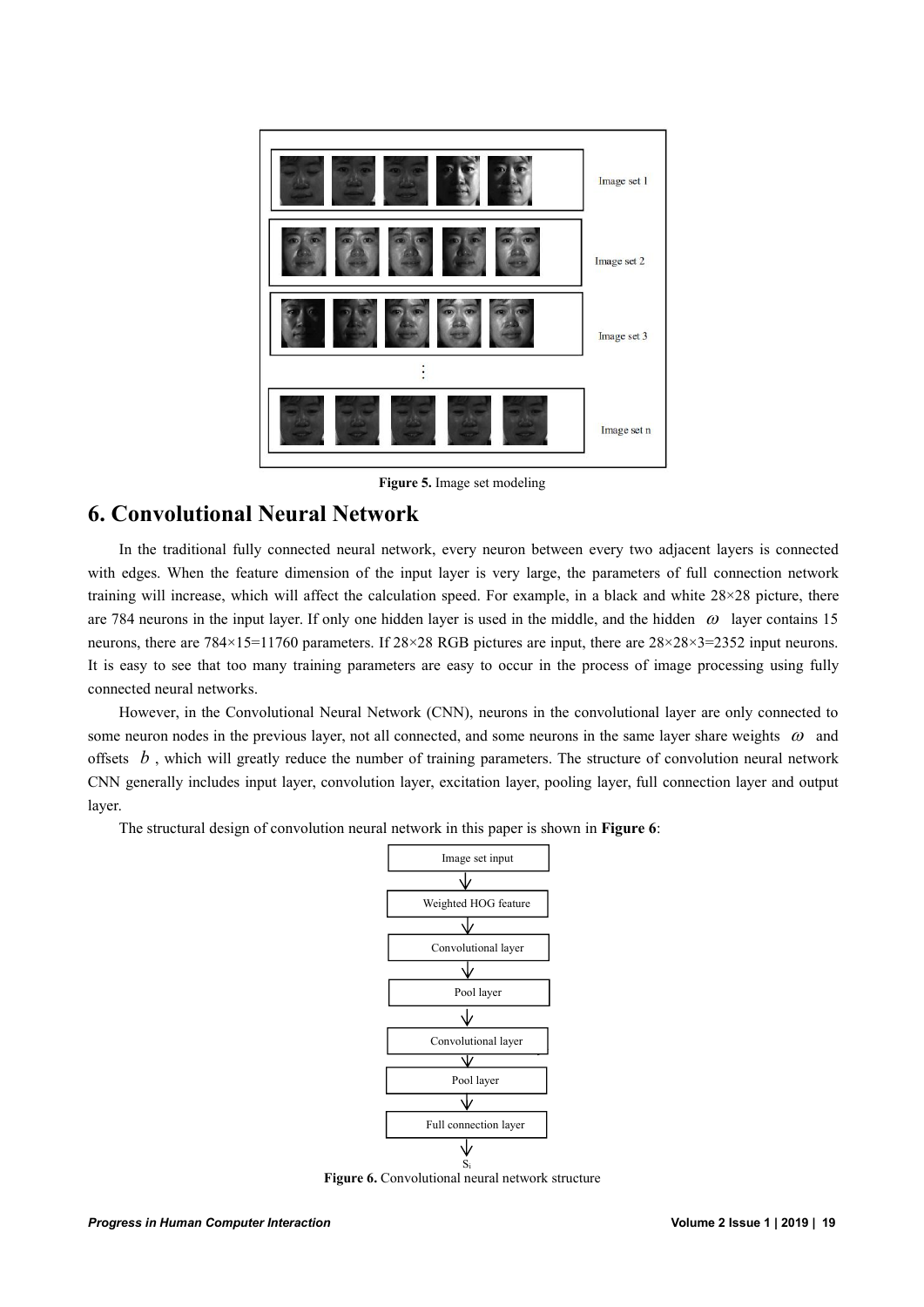In the following, the convolutional layer, pooling layer and full connection layer of the convolution neural network will be mainly explained by formulas.

(1) Convolutional layer. The purpose of convolution operation is to extract different input features. The first convolutional layer may only extract some low-level features such as edges, lines and corners. The deeper network can extract more complex features iteratively from the low-level features. For example, the calculation formula [13-14] of the characteristic graph  $\dot{j}$  in the convolutional layer  $\dot{l}$  is:

$$
x_j^l = f\left(\sum_{i \in M_l} x_i^{l-1} * W_{ij}^l + b_j^l\right) \tag{14}
$$

In the above formula,  $X_j^i$  represents the output of the neuron j after convolution; the convolution kernel size is usually  $5*5$  or  $3*3$ , and the function  $f(x)$  represents a non-linear function as the activation function of this layer. *Mi* is the set of output characteristic graphs of the previous layer, \* represents convolution operation, and  $w_{ij}$  and  $b_j$ respectively represent convolution kernel and convolution layer offset.

(2) Pool layer. The pool layer is arranged between the two convolution layers and mainly performs downsampling operation on the characteristic map obtained by the convolution layer on the previous layer.This step can effectively reduce the matrix size, reduce the convolution feature dimension, and greatly reduce the number of training parameters to reduce the burden on the classifier, thus accelerating the calculation speed to a certain extent and preventing the data from over-fitting. Let the layer *l* be a pool layer, and the calculation formula of a characteristic diagram of this layer is:

$$
x_j' = down(x_j^{l-1})\tag{15}
$$

Where *down(x)* means the pooling operation.

(3) Full connection layer. The full connection layer mainly refits the features to reduce the loss of feature information. In fact, it mainly converts the convolution output two-dimensional feature map into one-dimensional feature vector. The calculation formula [13-14] is  $y = f(W^*x + b)$ 

$$
y - f(r - x + b) \tag{16}
$$

In the formula, *x* represents the one-dimensional feature vector form of the two-dimensional feature map, and *w* represents a matrix. Through the full connection process, any dimension feature map can be mapped into the specified dimension vector.

(4) Output layer. The output layer of convolutional neural network is used as a classifier, and the commonly used classifiers are sigmoid function, softmax function and centerloss function. In this paper, the output layer adopts softmax function, which has strong multi-category classification ability. As an image classification, softmax is a good choice. The formula of softmax function is

$$
S_i = \frac{e^{y_j}}{\sum_{j=1}^{C} e^{y_j}}
$$
\n(17)

In the above formula,  $e^{yj}$  is the linear score function corresponding to the correct category, and  $S_i$  is the Softmax output corresponding to the correct category.

## **7. Simulation Experiment and Analysis**

In order to verify the feasibility and superiority of this algorithm, CMU PIE face database is used as the experimental data set. The experimental environment is python3.5.6+pytorch+tensorflow, InterCore I5 processor, 8G memory, Windows7 operating system. The experimental results are compared with CNN, HOG+CNN, HOG+NMF+CNN methods respectively.

#### **7.1 Experimental data set**

CMU PIE face database has 68 objects, 112 images for each object and 7616 gray images. The image background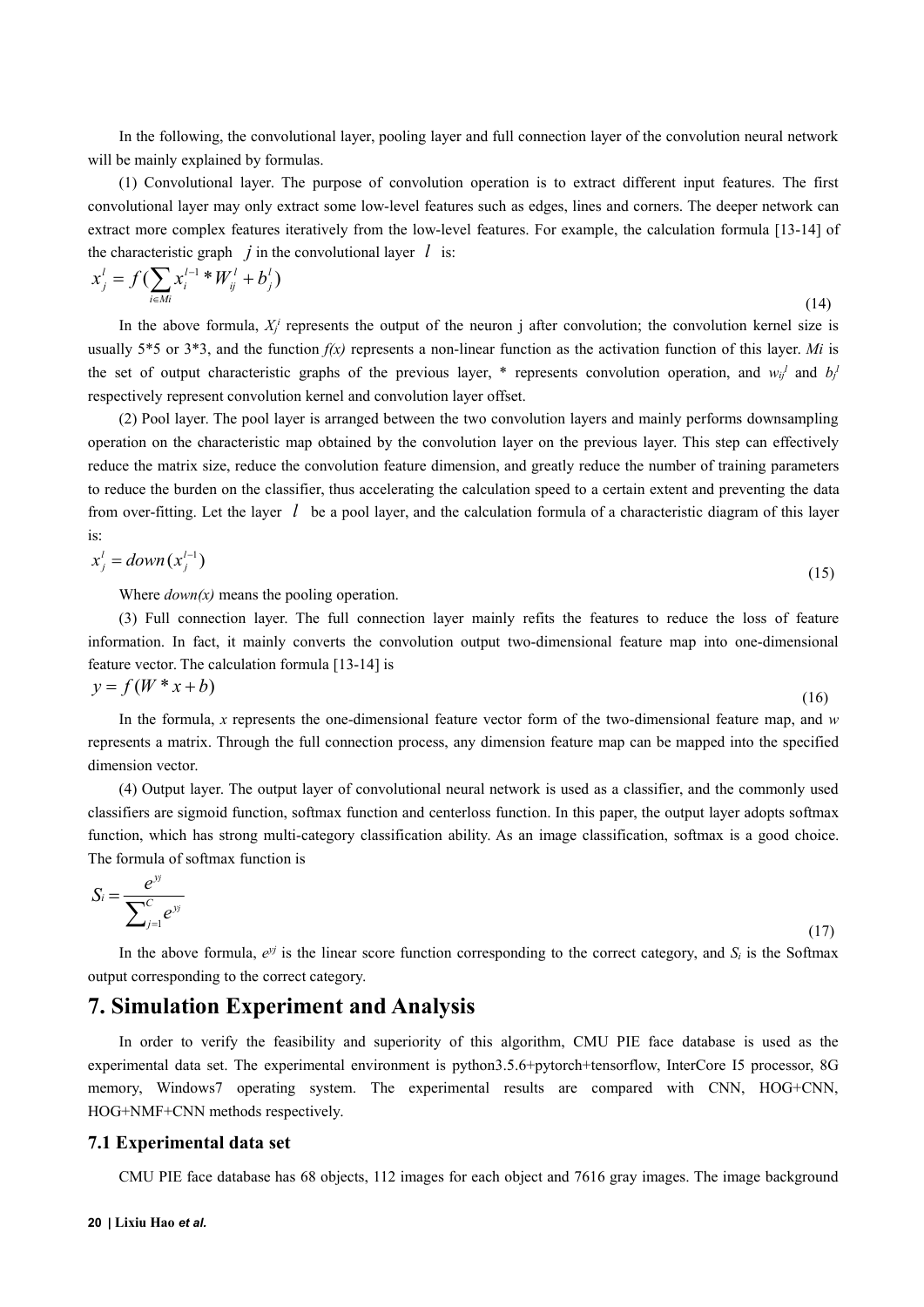is all single black, and the image size is 112\*100. The facial expressions and details of the face part have slight changes. The facial pose also has slight changes, and the illumination changes are obvious.<br>For CMU PIE face database, the image is divided into blocks with a size of 3\*3. HOG features are extracted from

each image, multiplied by the weight coefficient of each image block, and the weighted HOG features are subjected to NMF dimensionality reduction to obtain the final block HOG features. The processed HOG feature is modeled, and the modeled image set is used as the input of CNN. Some face databases are shown in **Figure 7**:



**Figure 7.** Some Face Images in CMU PIE Face Database

#### **7.2 Experimental parameter setting**

When extracting HOG features, the block size is  $3*3$ . The image set modeling is affected by n, and n affects the number of image sets after modeling. In the experiment, *n*=9, 13, 15, 17 and 20 are taken respectively. In the convolution neural network, bachsize is 8, learning rate is 0.001, and the number of convolution kernels is 6 and 16 in turn. The pooled size in the pool layer is  $(2,2)$ . When different values of n are selected, CNN, HOG+CNN, HOG+NMF+CNN are compared with the algorithm in this paper. The experiment also tests the recognition rate of each algorithm when different training image sets are selected. The experimental results are shown in **Tables 1-5**. The change of recognition rate of each algorithm is shown in **Figure 8.**

| Sample Number of Training Image           | 7      | 8                                        | 9      | 10     |  |  |  |
|-------------------------------------------|--------|------------------------------------------|--------|--------|--|--|--|
| <b>Sets</b>                               |        |                                          |        |        |  |  |  |
| <b>CNN</b>                                | 81.618 | 90.882                                   | 94.118 | 89.216 |  |  |  |
| HOG+CNN                                   | 91.422 | 85.882                                   | 90.074 | 92.647 |  |  |  |
| HOG+NMF+CNN                               | 86.765 | 94.118                                   | 92.647 | 93.137 |  |  |  |
| Information<br>weighted<br>entropy        | 88.378 | 95.421                                   | 93.125 | 94.08  |  |  |  |
| HOG+NMF+CNN (method in this               |        |                                          |        |        |  |  |  |
| paper)                                    |        |                                          |        |        |  |  |  |
|                                           |        | Table 1. Experimental results when $n=9$ |        |        |  |  |  |
| Number of training image sets             | 4      | 5                                        | 6      | 7      |  |  |  |
| <b>CNN</b>                                | 73.824 | 79.779                                   | 91.667 | 94.852 |  |  |  |
| HOG+CNN                                   | 80.588 | 88.971                                   | 91.176 | 97.794 |  |  |  |
| HOG+NMF+CNN                               | 81.176 | 86.397                                   | 89.216 | 97.059 |  |  |  |
| Information<br>weighted<br>entropy        | 83.623 | 91.429                                   | 90.374 | 98.114 |  |  |  |
| HOG+NMF+CNN (method in this               |        |                                          |        |        |  |  |  |
| paper)                                    |        |                                          |        |        |  |  |  |
| Table 2. Experimental results when $n=13$ |        |                                          |        |        |  |  |  |
| Number of training image sets             | 3      | 4                                        | 5      | 6      |  |  |  |
| <b>CNN</b>                                | 79.706 | 80.147                                   | 86.765 | 91.176 |  |  |  |
| HOG+CNN                                   | 79.412 | 76.471                                   | 90.196 | 89.706 |  |  |  |
| HOG+NMF+CNN                               | 69.412 | 79.779                                   | 91.667 | 91.912 |  |  |  |
| Information<br>weighted<br>entropy        | 83.779 | 86.397                                   | 90.559 | 94.852 |  |  |  |
| HOG+NMF+CNN<br>(method in this            |        |                                          |        |        |  |  |  |
| paper)                                    |        |                                          |        |        |  |  |  |

**Table 3.** Experimental results when  $n = 15$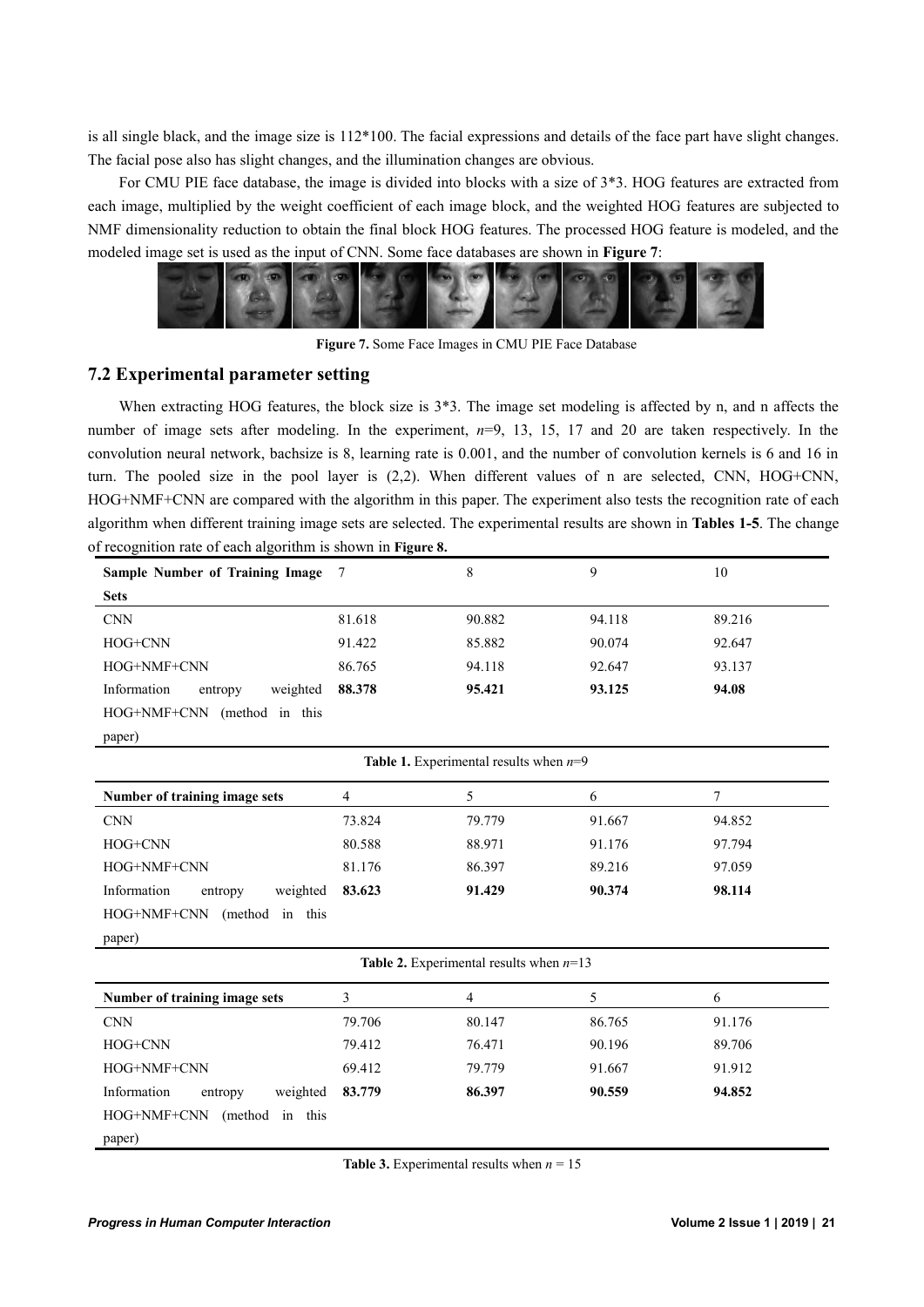| Number of training image sets      | 2                                                   | 3              | 4      | 5      |  |
|------------------------------------|-----------------------------------------------------|----------------|--------|--------|--|
| <b>CNN</b>                         | 60.294                                              | 72.794         | 84.804 | 83.824 |  |
| HOG+CNN                            | 67.941                                              | 76.471         | 84.412 | 87.50  |  |
| HOG+NMF+CNN                        | 56.471                                              | 82.721         | 85.784 | 91.176 |  |
| Information<br>weighted<br>entropy | 69.485                                              | 79.623         | 88.216 | 93.059 |  |
| HOG+NMF+CNN<br>(method)<br>in this |                                                     |                |        |        |  |
| paper)                             |                                                     |                |        |        |  |
|                                    | <b>Table 4.</b> Eexperimental results when $n = 17$ |                |        |        |  |
|                                    |                                                     |                |        |        |  |
| Number of training image sets      |                                                     | $\overline{2}$ | 3      | 4      |  |
| <b>CNN</b>                         | 35                                                  | 55.882         | 78.922 | 85.294 |  |
| HOG+CNN                            | 45.294                                              | 72.794         | 81.863 | 83.088 |  |
| HOG+NMF+CNN                        | 34.412                                              | 69.324         | 82.294 | 86.765 |  |

HOG+NMF+CNN (method in this

paper)

**Table 5.** Experimental Results when  $n = 20$ 



(b) face image set recognition rate in *n*=13  $Numbers$  of training image set

 $\,$  6  $\,$ 

 $\overline{7}$ 

 $\sqrt{5}$ 

 $\overline{4}$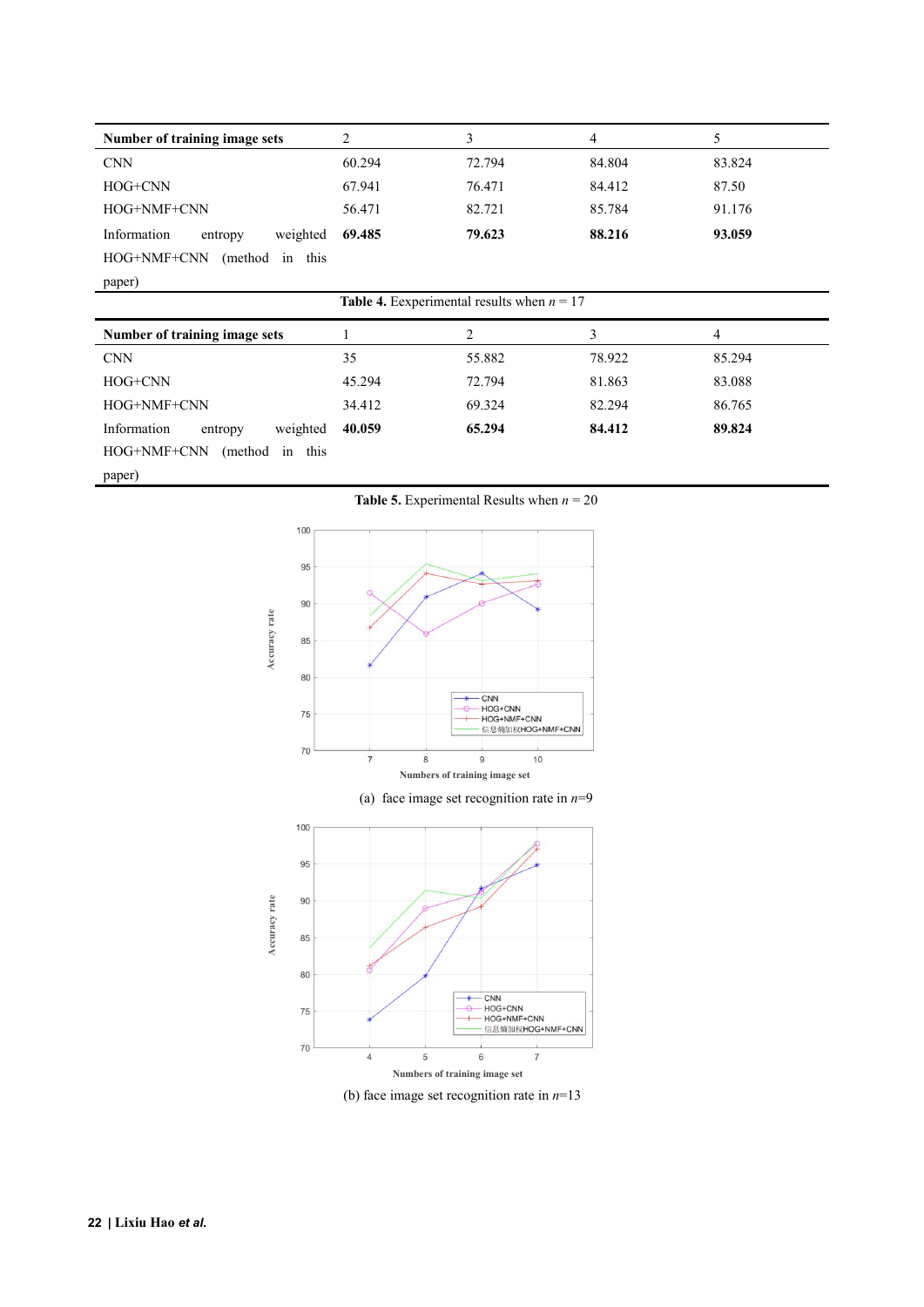



As can be seen from figure 8, under the conditions of  $n=9$ ,  $n=13$ ,  $n=15$ ,  $n=17$  and  $n=20$ , after modeling the CMU\_PIE image database, there are 13, 9, 8, 7 and 6 image set samples corresponding to each person. Therefore, according to the different values of n, different numbers of training image sets and test image sets are selected in the experiment. The experimental results show that compared with the previous methods, the recognition accuracy of the proposed method in face image set recognition has been improved to a certain extent. This is due to the modeling of image set recognition, which preserves the details of each person and makes face recognition more accurate. Moreover,